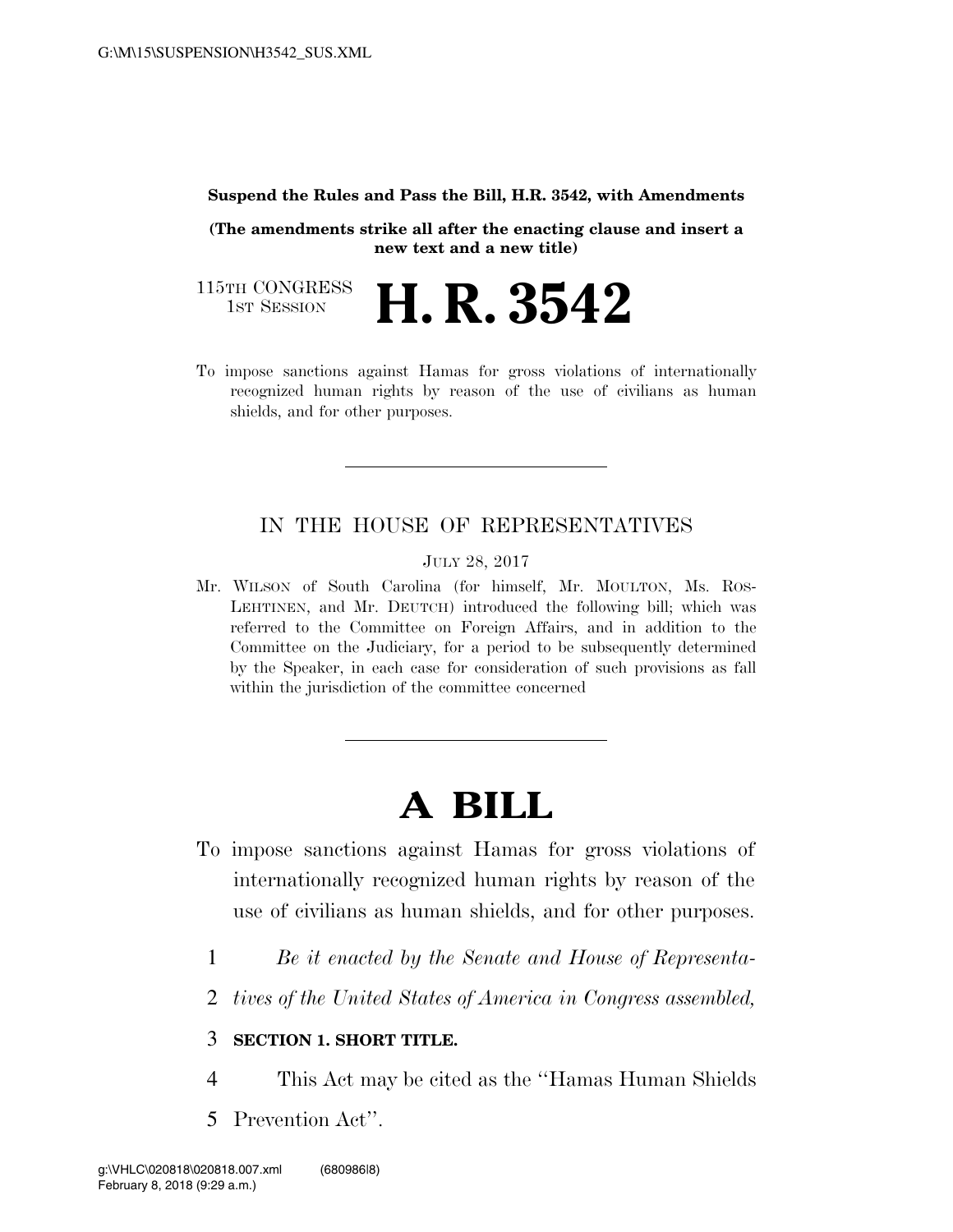### **SEC. 2. FINDINGS.**

Congress finds the following:

 (1) The international law of armed conflict pro- hibits, during any armed conflict, the exploitation of the presence of civilians, or movement of civilians, in an effort to impede attack on or otherwise shield lawful targets from attack.

 (2) Violation of this obligation is commonly re- ferred to as using persons as ''human shields'', the unlawful exploitation of civilian persons or property in an attempt to impede attack on or otherwise shield lawful targets from attack.

 (3) The international law of armed conflict also prohibits exposing prisoners of war, other detainees, or the wounded and sick to unnecessary risks result- ing from the conduct of hostilities, which clearly in- cludes a prohibition against using such personnel in an effort to impede attack on or otherwise shield lawful targets from attack.

 (4) Under the international law of armed con- flict, the use of human shields is a critical consider- ation when assessing whether infliction of civilian harm by a party to the conflict was in fact unrea-sonable under the circumstances.

 (5) Throughout the violent takeover of Gaza by Hamas in 2007, the organization engaged in sum-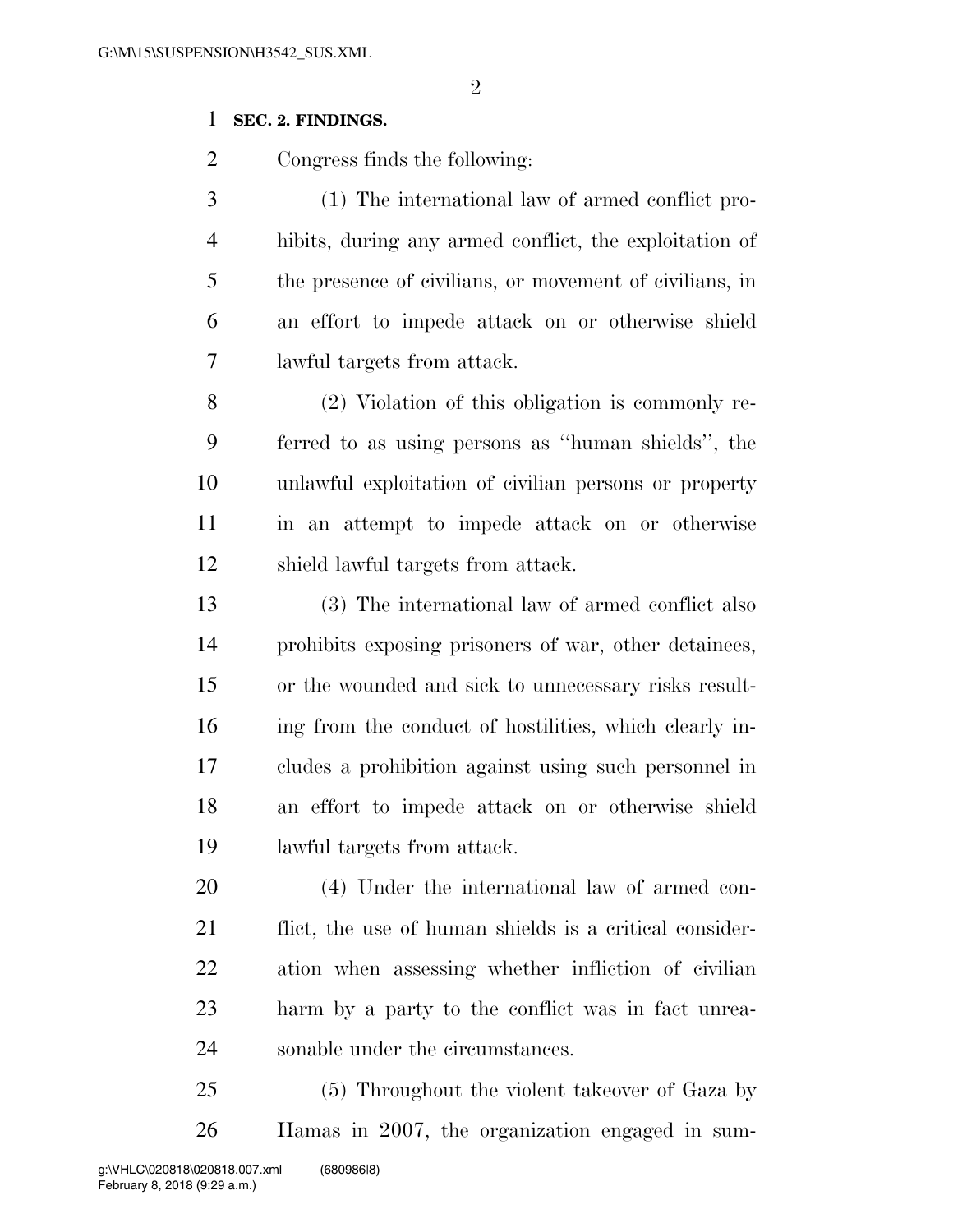- mary executions and torture, and put the lives of ci-vilians at constant risk.
- (6) Since that 2007 takeover of Gaza, Hamas forces have repeatedly fired rockets into Israel in an indiscriminate manner, routinely striking civilian population areas that cannot plausibly be considered lawful military targets.
- (7) Hamas attacks are routinely launched from firing positions in areas of dense civilian population, often in or near schools, mosques, or hospitals, with no plausible justification based on military necessity.
- (8) Unlawful Hamas tactics also include rou- tinely forcing Palestinian civilians to gather on the roofs of their homes to act as human shields.
- (9) Because these Hamas tactics cannot be jus-16 tified by military necessity, they indicate an effort to endanger both Israeli and Palestinian civilians.
- (10) The Israel Defense Force, in response to such serious violations by Hamas, has vigorously taken all feasible precautions to minimize civilian casualties and protect civilian objects, in accordance with the international laws of armed conflict. Such tactics have included providing warnings to civilians when feasible.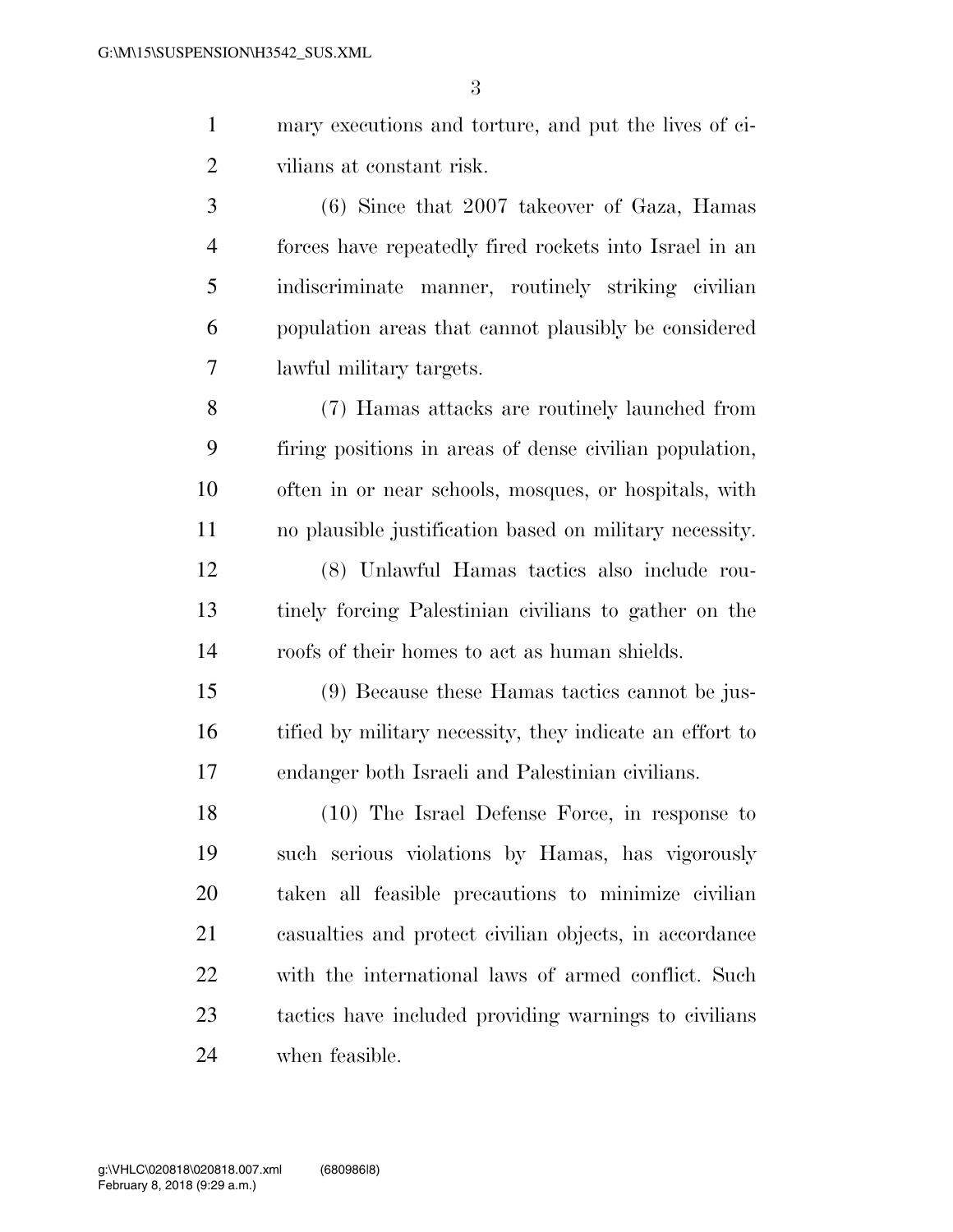| $\mathbf{1}$   | $(11)$ Since 2010, Hamas has enlisted children          |
|----------------|---------------------------------------------------------|
| $\overline{2}$ | to work as laborers in the tunnel networks between      |
| 3              | Gaza and Egypt.                                         |
| 4              | $(12)$ On June 9, 2017, the United Nations Re-          |
| 5              | lief and Works Agency announced it had discovered       |
| 6              | Hamas tunnels under two of its schools in the Gaza      |
| 7              | Strip, adding it was "unacceptable that students and    |
| 8              | staff are placed at risk in such a way".                |
| 9              | (13) Hamas was designated as a foreign ter-             |
| 10             | rorist organization by the Secretary of State on Oc-    |
| 11             | tober 8, 1997.                                          |
| 12             | (14) In addition to Hamas, other armed                  |
| 13             | groups, such as Hezbollah, the Islamic State, al-       |
| 14             | Qa'ida, and al-Shabaab, typically use civilians as      |
| 15             | human shields.                                          |
| 16             | SEC. 3. STATEMENT OF POLICY.                            |
| 17             | It shall be the policy of the United States to—         |
| 18             | (1) officially and publicly condemn Hamas for           |
| 19             | violating the international law of armed conflict by    |
| 20             | exploiting civilians, civilian property, and other spe- |
| 21             | cially protected personnel and facilities, in an effort |
| 22             | to shield military targets from lawful attack; and      |
| 23             | (2) take effective action against those know-           |
| 24             | ingly engaging in, supporting, facilitating, or ena-    |
|                |                                                         |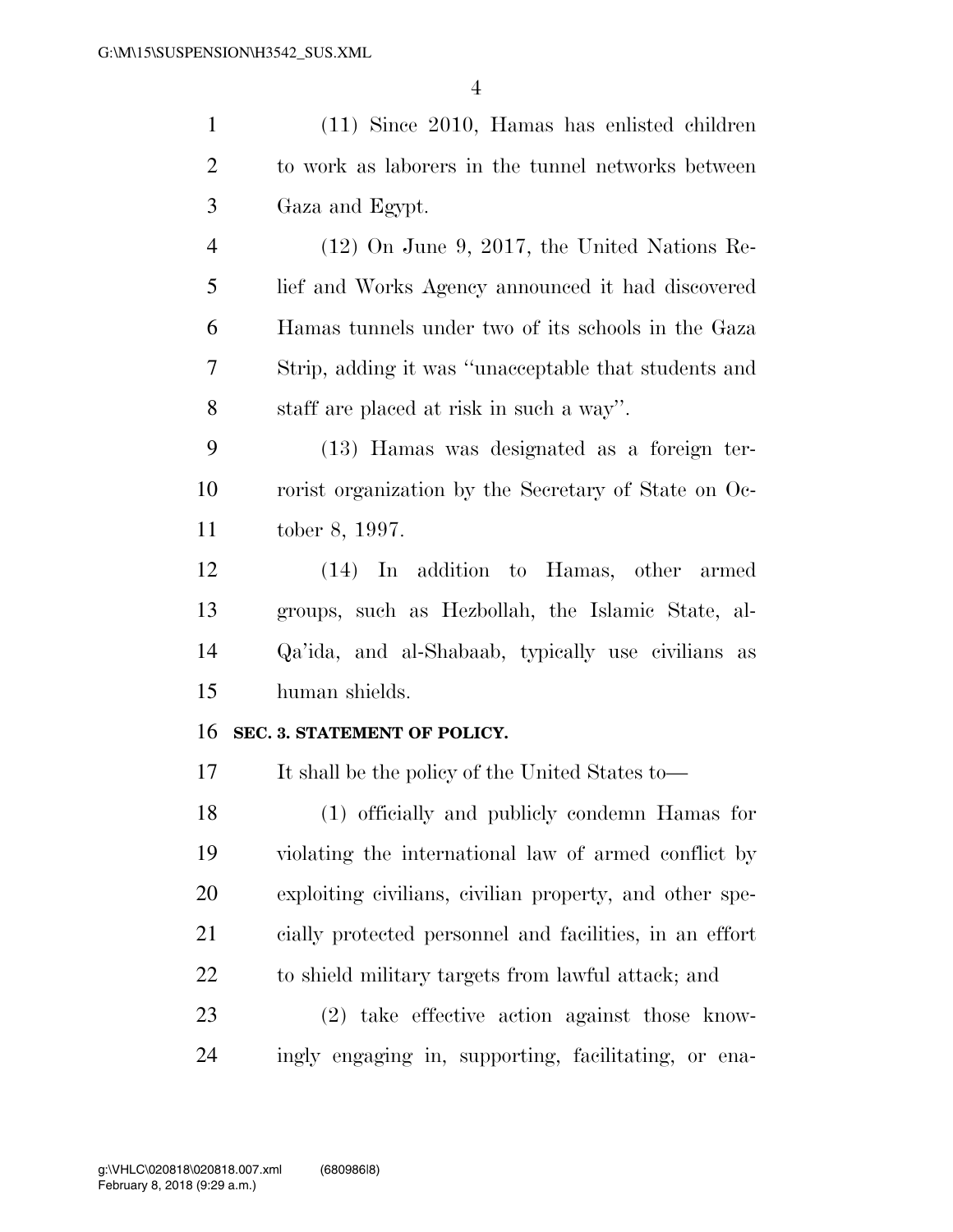- bling such undisputed violations of international law
- 2 through the use of human shields.

#### **SEC. 4. UNITED NATIONS SECURITY COUNCIL.**

 The President should direct the United States Per- manent Representative to the United Nations to use the voice, vote, and influence of the United States at the United Nations Security Council to secure support for a resolution that would—

 (1) impose multilateral sanctions against Hamas for the use of human shields;

 (2) require member nations to take specific steps to prevent the use of human shields and im- pose consequences on those who use human shields; (3) require the United Nations to track and re- port the use of human shields in any conflict mon- itored by an organization or agency of the United Nations; and

 (4) specify steps to prevent, and consequences for, the use of United Nations employees as human shields or the use of United Nations facilities or in- frastructure to enable the use of civilians as human shields.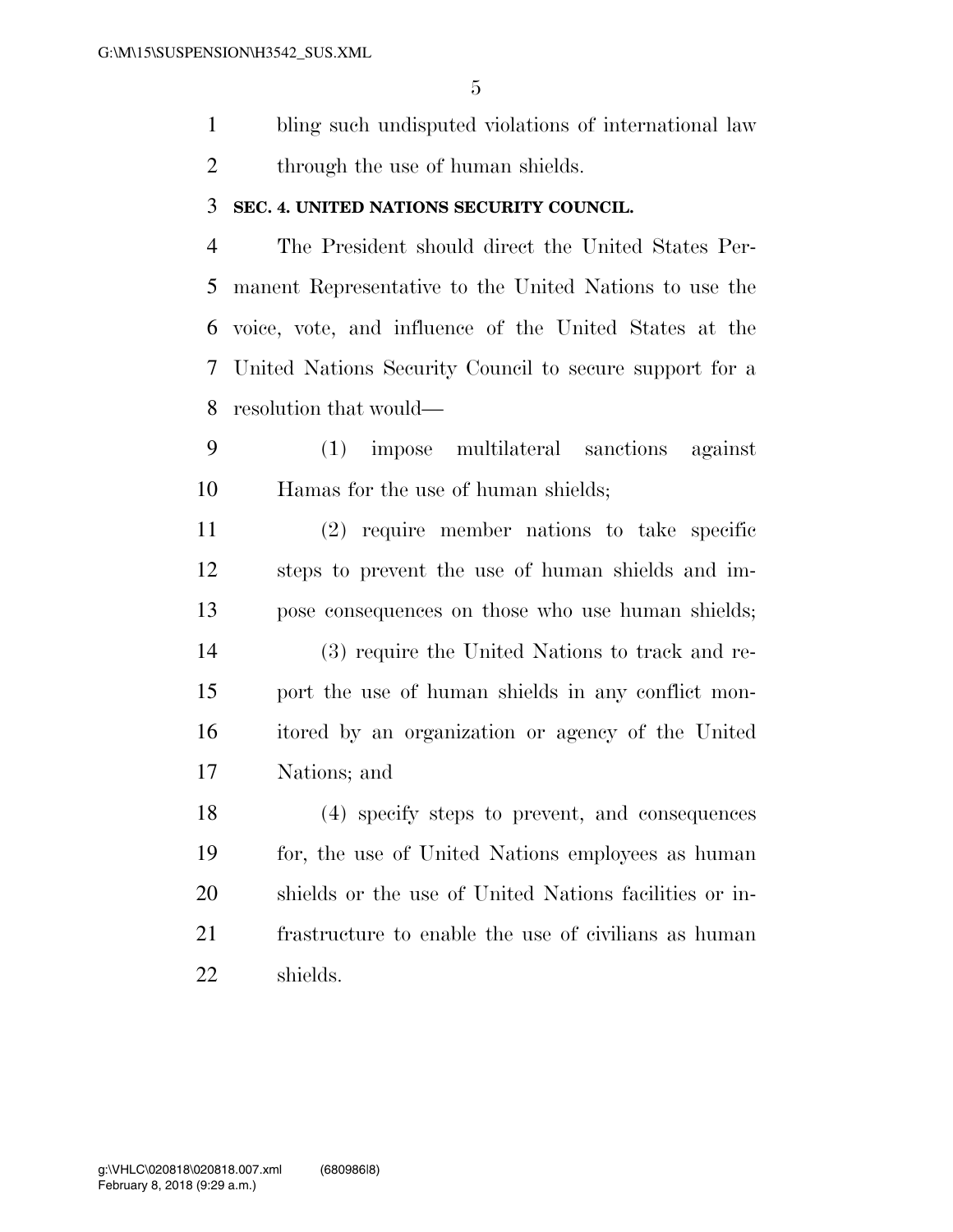| 1              | SEC. 5. SANCTIONS ON FOREIGN PERSONS RESPONSIBLE            |
|----------------|-------------------------------------------------------------|
| $\overline{2}$ | FOR GROSS VIOLATIONS OF INTERNATION-                        |
| 3              | ALLY RECOGNIZED HUMAN RIGHTS.                               |
| $\overline{4}$ | (a) IN GENERAL.—The President shall impose sanc-            |
| 5              | tions described in subsection (c) with respect to each per- |
| 6              | son on the list required under subsection (b).              |
| 7              | (b) LIST.—                                                  |
| 8              | $(1)$ In GENERAL.—Not later than 180 days                   |
| 9              | after the date of the enactment of this Act, the            |
| 10             | President shall transmit to the appropriate congres-        |
| 11             | sional committees a list of the following:                  |
| 12             | (A) Each foreign person that the President                  |
| 13             | determines—                                                 |
| 14             | (i) is a member of Hamas or is acting                       |
| 15             | on behalf of Hamas; and                                     |
| 16             | (ii) on or after the date of the enact-                     |
| 17             | ment of this Act, knowingly orders, con-                    |
| 18             | trols, or otherwise directs or is complicit                 |
| 19             | in, any unlawful attempt to use civilians,                  |
| 20             | civilian property, or other protected per-                  |
| 21             | sons to shields military objectives from                    |
| 22             | lawful attack.                                              |
| 23             | (B) Each foreign person, or each agency or                  |
| 24             | instrumentality of a foreign state, that the                |
| 25             | President determines has knowingly, on or after             |
| 26             | the date of the enactment of this Act—                      |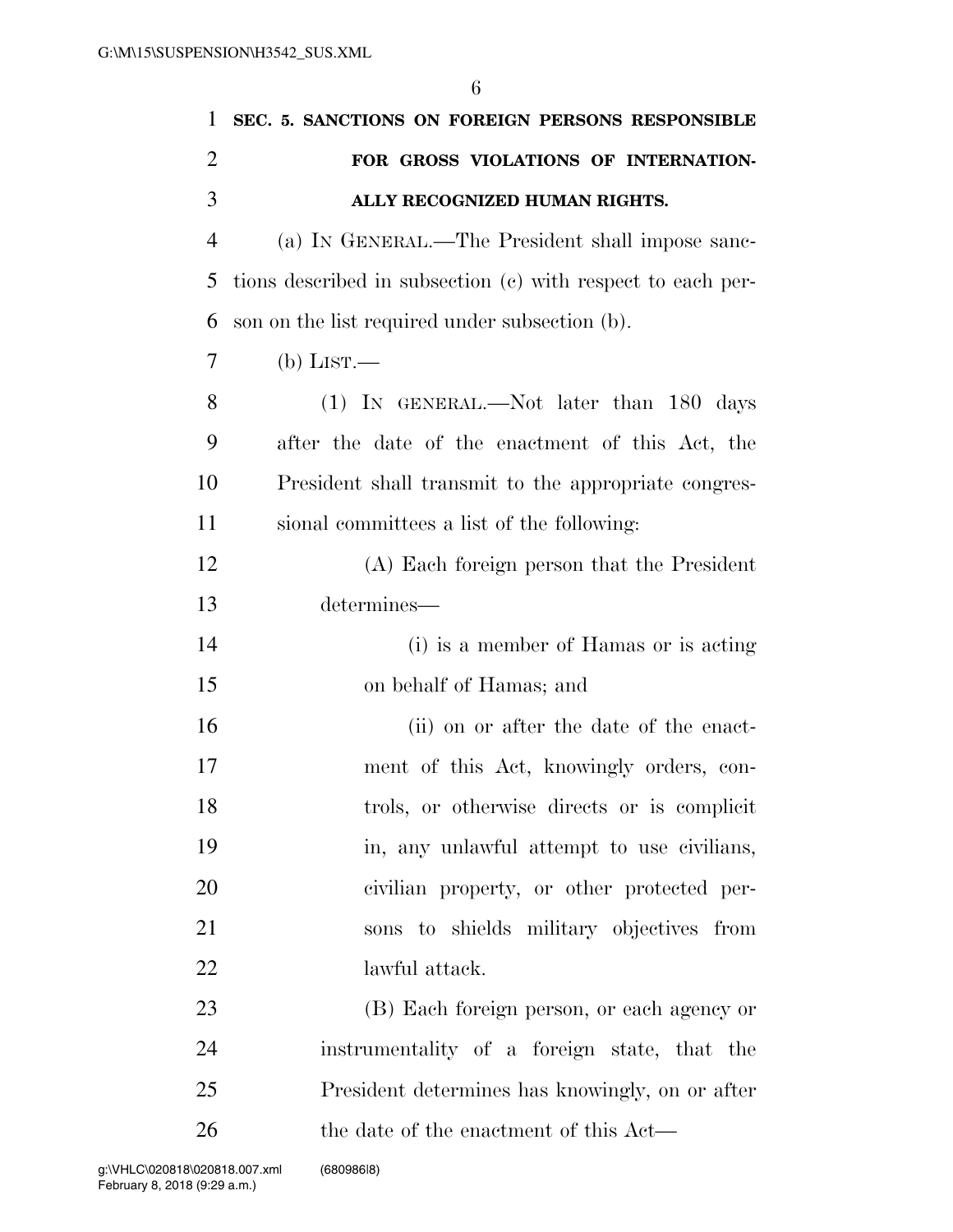| $\mathbf{1}$   | (i) significantly facilitated, directly or                |
|----------------|-----------------------------------------------------------|
| $\overline{2}$ | indirectly, any act described in subpara-                 |
| 3              | graph $(A)(ii)$ by a person described in sub-             |
| $\overline{4}$ | paragraph $(A)(ii)$ ; or                                  |
| 5              | (ii) attempted to facilitate or support                   |
| 6              | any such person.                                          |
| 7              | (2) UPDATES.—The President shall transmit to              |
| 8              | the appropriate congressional committees an update        |
| 9              | of the list required under paragraph $(1)$ —              |
| 10             | (A) not later than one year after the date                |
| 11             | of transmission of such list, and annually there-         |
| 12             | after for 3 years; and                                    |
| 13             | (B) as new information becomes available.                 |
| 14             | (c) SANCTIONS DESCRIBED.—The sanctions to be              |
| 15             | imposed on a foreign person or an agency or instrumen-    |
| 16             | tality of a foreign state on the list required under sub- |
| 17             | section (b) are the following:                            |
| 18             | (1) BLOCKING OF PROPERTY.-The President                   |
| 19             | shall exercise all of the powers granted to the Presi-    |
| 20             | dent under the International Emergency Economic           |
| 21             | Powers Act (50 U.S.C. 1701 et seq.) to the extent         |
| 22             | necessary to block and prohibit all transactions in       |
| 23             | property and interests in property of the foreign per-    |
| 24             | son or of such agency or instrumentality of a foreign     |
| 25             | state if such property or interests in property are in    |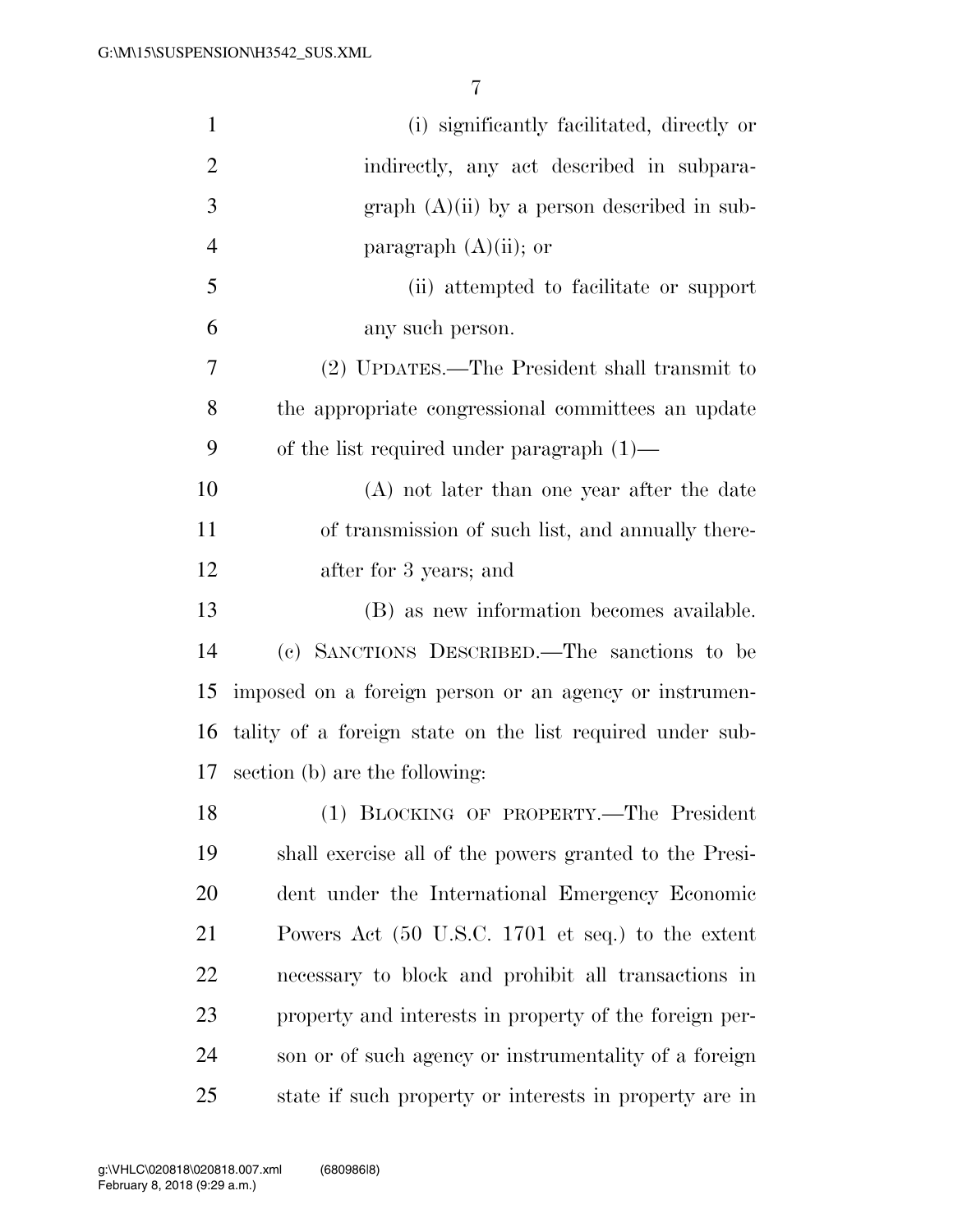| $\mathbf{1}$   | the United States, come within the United States, or |
|----------------|------------------------------------------------------|
| $\overline{c}$ | are or come within the possession or control of a    |
| 3              | United States person.                                |
| $\overline{4}$ | (2) ALIENS INELIGIBLE FOR VISAS, ADMISSION,          |
| 5              | OR PAROLE.-                                          |
| 6              | (A) VISAS, ADMISSION, OR PAROLE.—An                  |
| 7              | alien who the Secretary of State or the Sec-         |
| 8              | retary of Homeland Security (or a designee of        |
| 9              | either such Secretary) determines is a foreign       |
| 10             | person on the list required under subsection (b)     |
| 11             | $is-$                                                |
| 12             | (i) inadmissible to the United States;               |
| 13             | (ii) ineligible to receive a visa or other           |
| 14             | documentation to enter the United States;            |
| 15             | and                                                  |
| 16             | (iii) otherwise ineligible to be admitted            |
| 17             | or paroled into the United States or to re-          |
| 18             | ceive any other benefit under the Immigra-           |
| 19             | tion and Nationality Act (8 U.S.C. 1101 et           |
| 20             | $seq.$ ).                                            |
| 21             | (B) CURRENT VISAS REVOKED.—                          |
| 22             | (i) IN GENERAL.—Any visa or other                    |
| 23             | documentation issued to an alien who is a            |
| 24             | foreign person on the list required under            |
| 25             | subsection (b), regardless of when such              |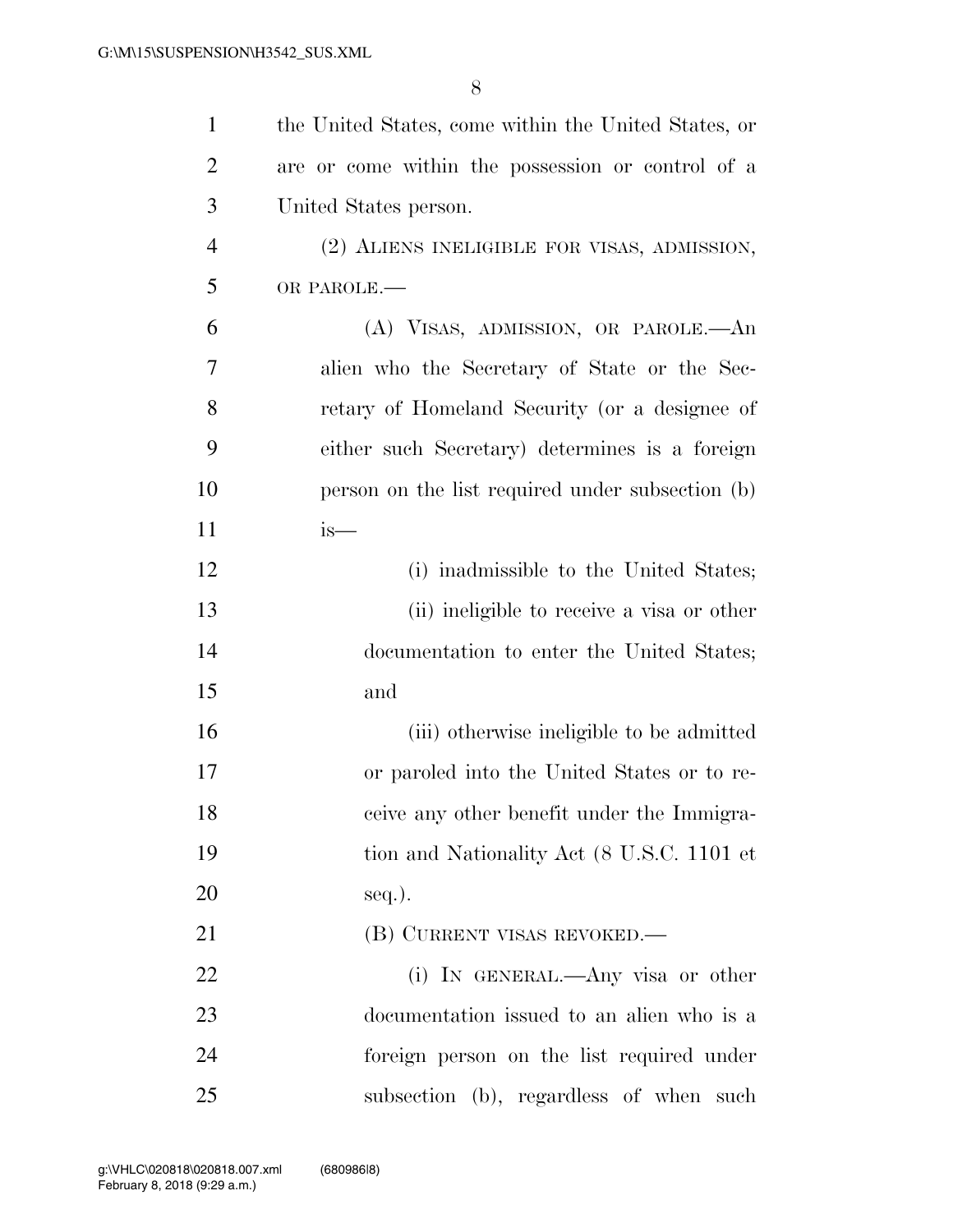| $\mathbf{1}$   | visa or other documentation was issued,                    |
|----------------|------------------------------------------------------------|
| $\overline{2}$ | shall be revoked and such alien shall be de-               |
| 3              | nied admission to the United States.                       |
| $\overline{4}$ | (ii) EFFECT OF REVOCATION.—A rev-                          |
| 5              | ocation under clause (i)—                                  |
| 6              | (I) shall take effect immediately;                         |
| 7              | and                                                        |
| 8              | shall automatically cancel<br>$(\Pi)^{-}$                  |
| 9              | any other valid visa or documentation                      |
| 10             | that is in the possession of the alien                     |
| 11             | who is the subject of such revocation.                     |
| 12             | (C) EXCEPTION TO COMPLY WITH UNITED                        |
| 13             | NATIONS HEADQUARTERS AGREEMENT.—The                        |
| 14             | sanctions under this paragraph shall not be im-            |
| 15             | posed on an individual if admitting such indi-             |
| 16             | vidual to the United States is necessary to per-           |
| 17             | mit the United States to comply with the                   |
| 18             | Agreement regarding the Headquarters of the                |
| 19             | United Nations, signed at Lake Success June                |
| 20             | 26, 1947, and entered into force November 21,              |
| 21             | 1947, between the United Nations and the                   |
| 22             | United States, or with other applicable inter-             |
| 23             | national agreements.                                       |
| 24             | (d) WAIVER.—The President may, on a case-by-case           |
| 25             | basis, waive the application of a sanction under this sec- |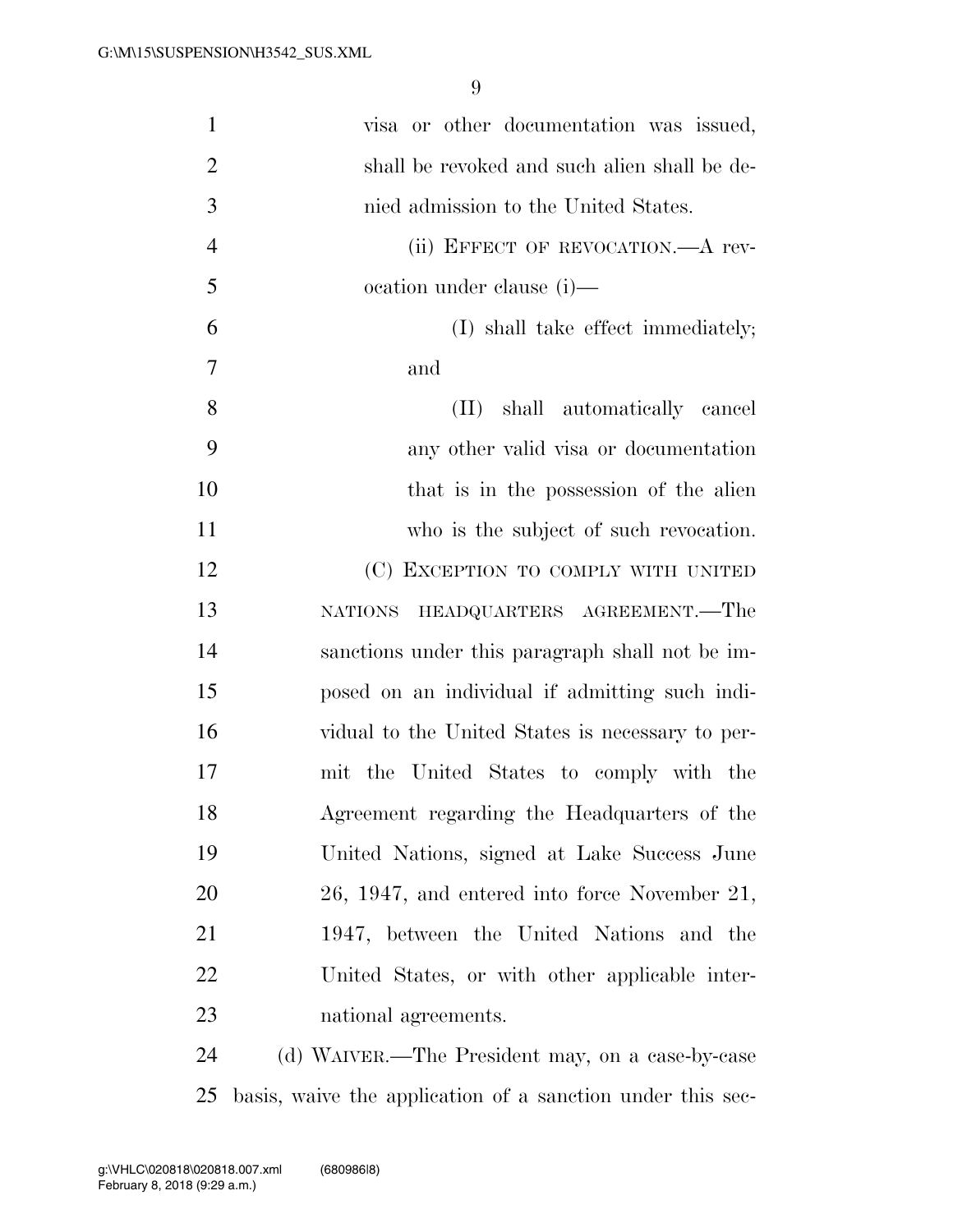tion with respect to a person or an agency or instrumen- tality of a foreign state for periods not longer than 180 days if the President certifies to the appropriate congres- sional committees that such waiver is in the national secu-rity interest of the United States.

 (e) PENALTIES.—The penalties provided for in sub- sections (b) and (c) of section 206 of the International Emergency Economic Powers Act (50 U.S.C. 1705) shall apply to any person that violates, attempts to violate, con- spires to violate, or causes a violation of any regulation promulgated to carry out this section to the same extent that such penalties apply to a person that commits an un-lawful act described in section 206(a) of such Act.

(f) REGULATIONS.—

 (1) IN GENERAL.—The President may exercise all authorities provided to the President under sec- tions 203 and 205 of the International Emergency Economic Powers Act (50 U.S.C. 1702 and 1704) for purposes of carrying out this section.

 (2) ISSUANCE OF REGULATIONS.—Not later than 180 days after the date of the enactment of this Act, the President shall prescribe such regula- tions as may be necessary to implement this section. (g) RULE OF CONSTRUCTION.—Nothing in this sec-tion may be construed—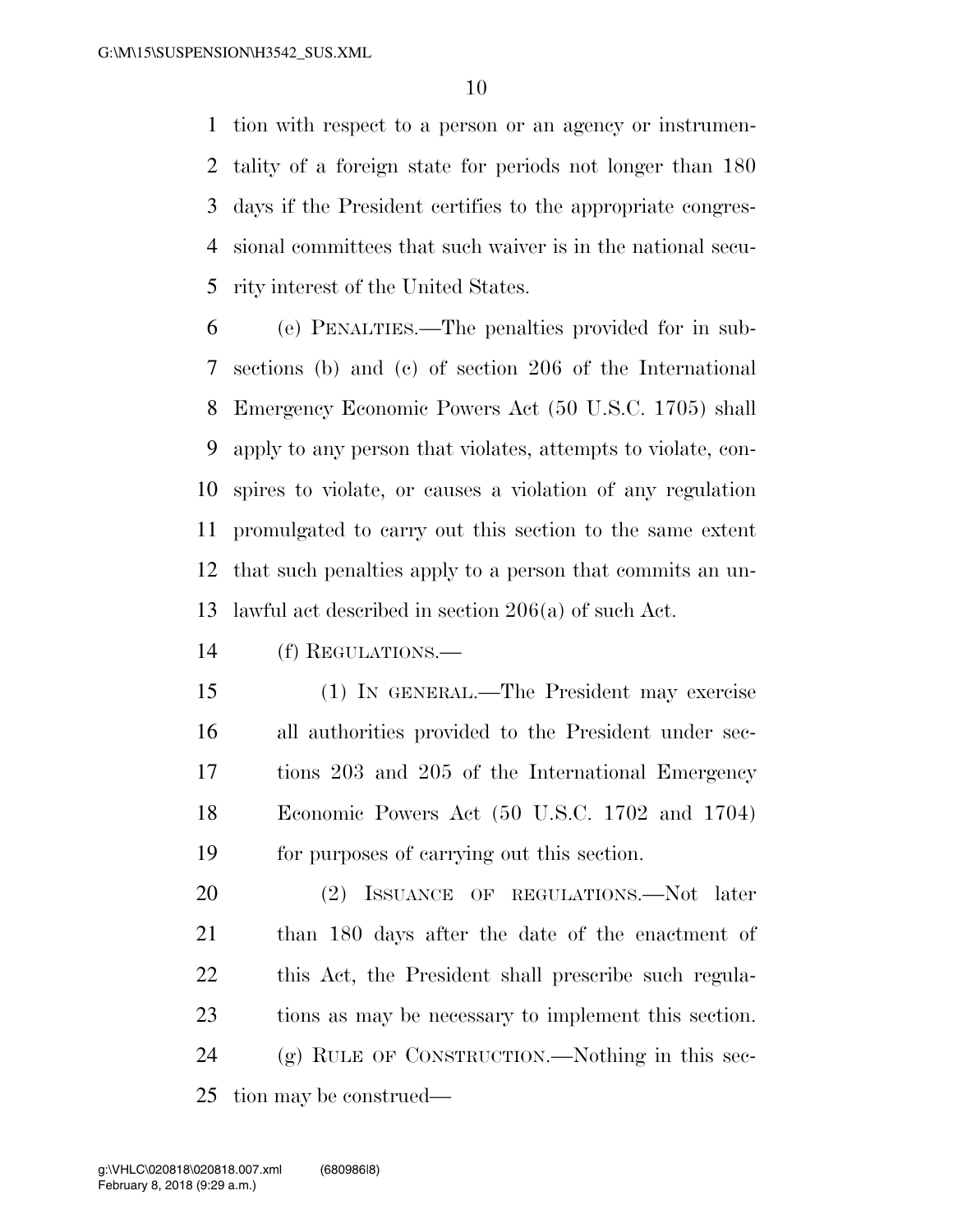| $\mathbf{1}$   | (1) to limit the authorities of the President pur-     |
|----------------|--------------------------------------------------------|
| $\overline{2}$ | suant to the International Emergency Economic          |
| 3              | Powers Act (50 U.S.C. 1701 et seq.) or any other       |
| $\overline{4}$ | relevant provision of law; or                          |
| 5              | $(2)$ to apply with respect to any activity subject    |
| 6              | to the reporting requirements under title V of the     |
| 7              | National Security Act of 1947 (50 U.S.C. 3091 et       |
| 8              | seq.), or to any authorized intelligence activities of |
| 9              | the United States.                                     |
| 10             | SEC. 6. DEFINITIONS.                                   |
| 11             | In this Act:                                           |
| 12             | (1) ADMITTED; ALIEN.—The terms "admitted"              |
| 13             | and "alien" have the meanings given such terms in      |
| 14             | section 101 of the Immigration and Nationality Act     |
| 15             | $(8 \text{ U.S.C. } 1101).$                            |
| 16             | (2) AGENCY OR INSTRUMENTALITY OF A FOR-                |
| 17             | EIGN STATE.—The term "agency or instrumentality        |
| 18             | of a foreign state" has the meaning given such term    |
| 19             | in section 1603(b) of title 28, United States Code.    |
| 20             | (3) APPROPRIATE CONGRESSIONAL COMMIT-                  |
| 21             | TEES.—The term "appropriate congressional com-         |
| 22             | mittees" means—                                        |
| 23             | (A) the Committee on Financial Services,               |
| 24             | the Committee on Ways and Means, the Com-              |
| 25             | mittee on the Judiciary and the Committee on           |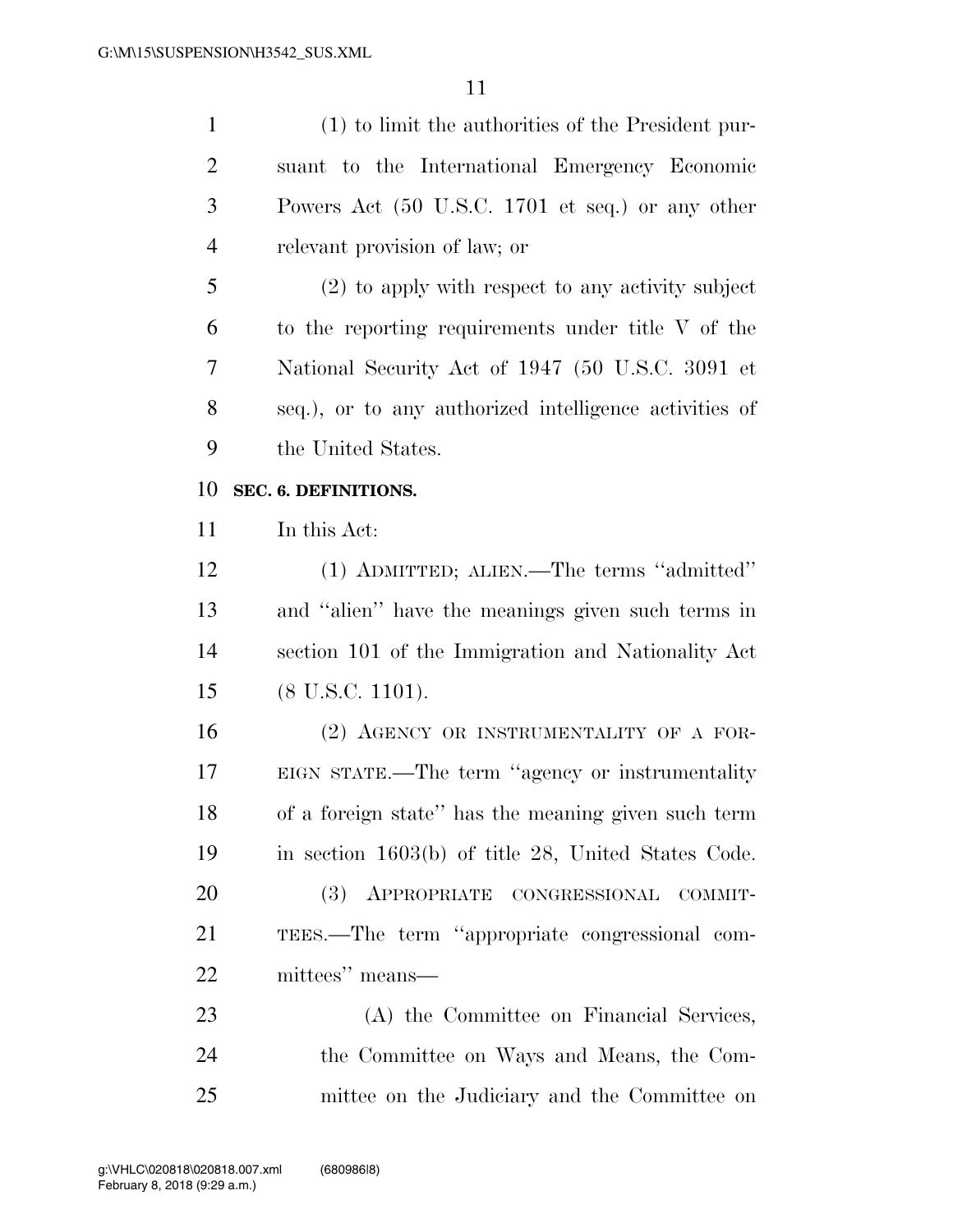| $\mathbf{1}$   | Foreign Affairs of the House of Representa-          |
|----------------|------------------------------------------------------|
| $\overline{2}$ | tives; and                                           |
| 3              | (B) the Committee on Banking, Housing,               |
| $\overline{4}$ | and Urban Affairs, the Committee on the Judi-        |
| 5              | ciary, and the Committee on Foreign Relations        |
| 6              | of the Senate.                                       |
| $\tau$         | (4) FOREIGN PERSON.—The term "foreign per-           |
| 8              | son" has the meaning given such term in section      |
| 9              | 594.304 of title 31, Code of Federal Regulations, as |
| 10             | in effect on the date of the enactment of this Act.  |
| 11             | (5) HAMAS.—The term "Hamas" means—                   |
| 12             | (A) the entity known as Hamas and des-               |
| 13             | ignated by the Secretary of State as a foreign       |
| 14             | terrorist organization pursuant to section 219       |
| 15             | of the Immigration and Nationality Act (8)           |
| 16             | U.S.C. 1189); or                                     |
| 17             | (B) any person identified as an agent, in-           |
| 18             | strumentality, or affiliate of Hamas on the list     |
| 19             | of specially designated nationals and blocked        |
| 20             | persons maintained by the Office of Foreign          |
| 21             | Asset Control of the Department of Treasury,         |
| 22             | the property or interests in property of which       |
| 23             | blocked pursuant to the International<br>are         |
| 24             | Emergency Economic Powers Act (50 U.S.C.             |
| 25             | 1701 et seq.).                                       |